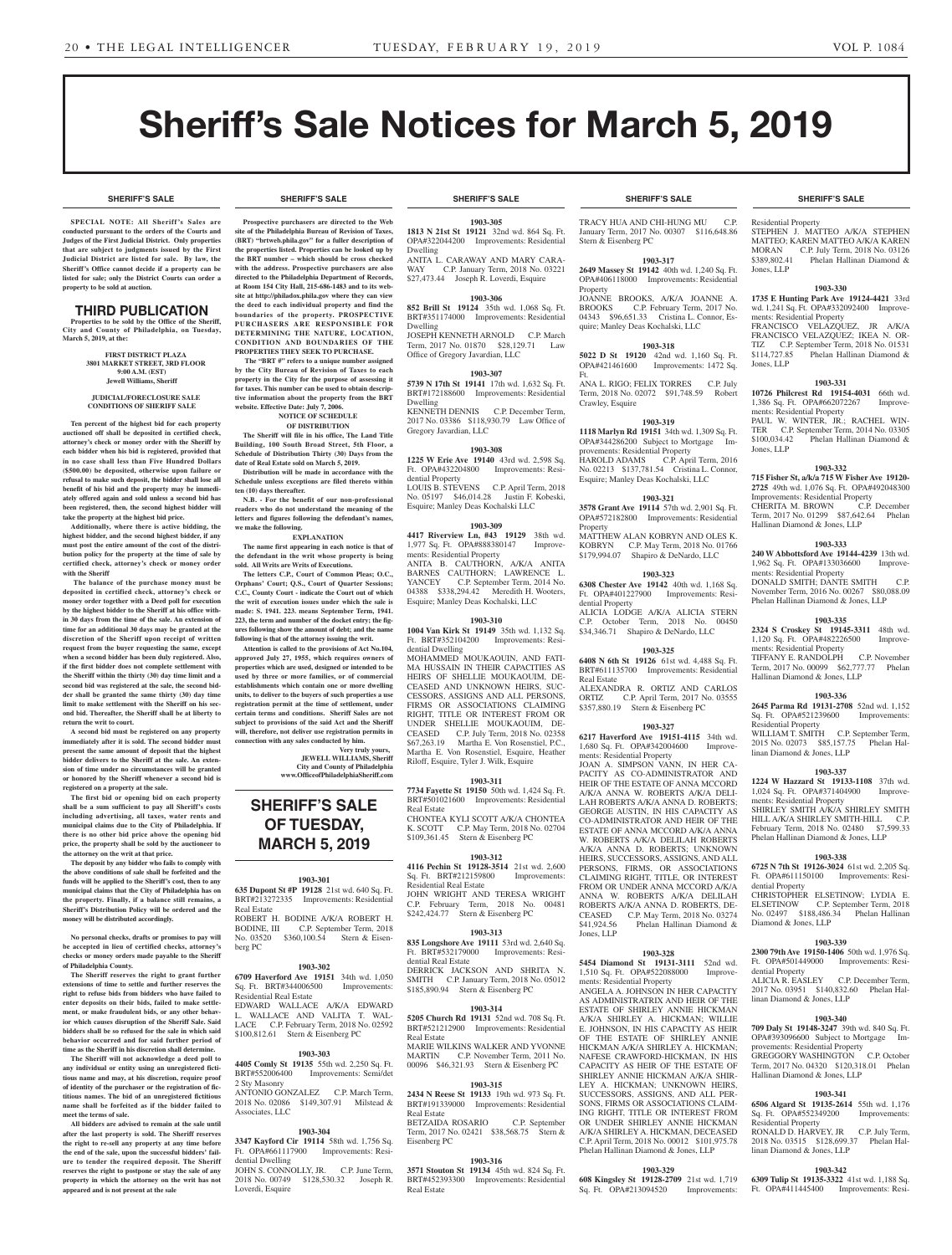Esquire

Dwelling

Esquire

LLC

Property<br>JOAN GREENE

ment/2 Story Masonry

derman, LLP

#### dential Property<br>ETHEL HENRY C.P. March Term, 2013 No. 03219 \$96,471.06 Phelan Hallinan

Diamond & Jones, LLP

#### **1903-344**

**2302 S 22nd St 19145-3304** 48th wd. 1,166 Sq. Ft. OPA#482206800 Improvements: Residential Property DAVID M. BERENATO C.P. July Term,

2018 No. 01925 \$132,460.16 Phelan Hallinan Diamond & Jones, LLP

# **1903-345**

**6642 Chew Ave 19119-2003** 22nd wd. 1,108 Sq. Ft. OPA#221255900 Subject to Mortgage Improvements: Residential Property MARY E. NEWTON C.P. August Term, 2018 No. 00258 \$56,366.69 Phelan Hallinan Diamond & Jones, LLP

#### **1903-346**

**1911 Penfield St 19138** 10th wd. 1,099 Sq. Ft. OPA#101380700 Improvements: Residential Property LYDIA D. KENNEDY A/K/A LYDIA KENNEDY C.P. September Term. 2017 No.

C.P. September Term, 2017 No. 01299 \$125,279.44 KML Law Group, P.C.

### **1903-347**

**2552 S Dewey St 19142** 40th wd. 1,096 Sq. Ft. OPA#402080900 Improvements: Residential Property COLLEEN C. ELLIS AND DIEDIERA H. TURPIN C.P. November Term, 2017 No.

00726 \$55,826.23 KML Law Group, P.C.

#### **1903-348 635 W Olney Ave 19120** 61st wd. 3,202 Sq.

Ft. OPA#612009000 Improvements: Residential Property LOLITA HAVLICEK C.P. January Term, 2018 No. 05111 \$141,013.23 KML Law Group, P.C.

#### **1903-349**

**136 W Ritner St a/k/a 136 Ritner St 19148**  39th wd. 840 Sq. Ft. OPA#391130100 Improvements: Residential Property MARIA ELENA GRANDELLI C.P. July Term, 2018 No. 01201 \$152,384.06 KML Law Group, P.C.

#### **1903-350**

**1914 E Willard St 19134** 45th wd. 1,049 Sq. Ft. OPA#452021800 Improvements: Commercial Property CROSS KEYS INVESTMENT LLC C.P. February Term, 2018 No. 00903 \$65,242.90 KML Law Group, P.C.

#### **1903-351**

**5943 N 3rd St 19120** 61st wd. Land: 1,233 Sq. Ft.; Improvement: 1,118 Sq. Ft.; Total: 1,233<br>Sq. Ft. OPA#BRT# 612389700 Improve-Sq. Ft. OPA#BRT# 612389700 Improve-ments: Residential Property ANDRENA L. DIXON C.P. May Term,

2017 No. 01553 \$78,119.55 Richard M. Squire & Associates, LLC

#### **1903-352**

**5133 Oxford Ave 19124-2521** 62nd wd. 1,516<br>
Sq. Ft. OPA#621310900 Improvements: Sq. Ft. OPA#621310900 Improvements: Residential Property ERIC JONES C.P. July Term, 2015 No. 01572 \$132,570.15 Phelan Hallinan Dia-ERIC JOINES<br>01572 \$132,570.15 Phelan Hallinan Dia-<br>mond & Jones, LLP

**1903-353 2846 Hutchinson St a/k/a, 2846 N Hutchin-**

**son St 19133-1731** 37th wd. 1,026 Sq. Ft. OPA#372177300 Improvements: Residen-

tial Property NADINE LEON, IN HER CAPACITY AS ADMINISTRATRIX AND HEIR OF THE ES-TATE OF TERESA TORRES A/K/A TERESA TORRES HERNANDEZ; JERRY LEON, IN HIS CAPACITY AS HEIR OF THE ESTATE OF TERESA TORRES A/K/A TERESA TOR-RES HERNANDEZ; ALEXANDER LEON, IN HIS CAPACITY AS HEIR OF THE ES-TATE OF TERESA TORRES A/K/A TERESA TORRES HERNANDEZ; DANIEL L. LEON,

JR., IN HIS CAPACITY AS HEIR OF THE ESTATE OF TERESA TORRES A/K/A TE-RESA TORRES HERNANDEZ; UNKNOWN HEIRS, SUCCESSORS, ASSIGNS, AND ALL PERSONS, FIRMS, OR ASSOCIATIONS CLAIMING RIGHT, TITLE OR INTER-EST FROM OR UNDER TERESA TORRES A/K/A TERESA TORRES HERNANDEZ, DECEASED C.P. April Term, 2018 No. 05272 \$40,319.85 Phelan Hallinan Diamond & Jones, LLP

#### **1903-354**

**1528 S 58th St 19143-4539** 3rd wd. 1,800 Sq. Ft. OPA#034125000 Improvements: Resi-

dential Property WILLIAM F. SMITH; DENISE SMITH C.P. September Term, 2017 No. 03245 \$74,167.65 Phelan Hallinan Diamond & Jones, LLP

#### **1903-355**

**5829 Woodcrest Ave 19131** 52nd wd. 1,498 Sq. Ft. OPA#522158500 Improvements: Residential Property

THELMA JONES C.P. January Term, 2016 No. 02190 \$137,405.58 KML Law Group, P.C.

**1903-356**

**3878 Kipling Pl 19154** 66th wd. 2,918 Sq. Ft. of land; 1,332 Sq. Ft. improvements OPA#66- 2-2880-00 Subject to Mortgage Improvements: Single-family Dwelling DAVID CLEARY AND PATRICIA CLEARY C.P. October Term, 2007 No. 03220 \$152,759.31 with interest from 7/25/09 to 12/10/18 at \$13.94 per day Edward J. Hayes, Esquire

#### **1903-357**

**6249 N 4th St 19120** 61st wd. 1,725 Sq. Ft. OPA#611063300 Improvements: Residential Property<br>SANH N. HA C.P. November Term, 2017 No. 02951 \$85,899.28 KML Law Group, P.C.

#### **1903-358**

**2904 Poplar St 19130** 15th wd. BRT#15- 2343800 ANTHONY PIZZARO C.P. April Term, 2016 No. 01784 \$521,896.58 Emmanuel J. Argentieri, Esquire

**1903-359**

#### **6030 N 12th St 19141** 49th wd. 1,673 Sq. Ft. OPA#493148600 Improvements: Residential **Property** ANDREW J. GRACE C.P. August Term,

2017 No. 00627 \$141,989.37 KML Law Group, P.C.

# **1903-360**

**6244 N 18th St 19141** 17th wd. 1,215 Sq. Ft. OPA#172280000 Improvements: Residential Property ERICA A. ROBINSON AND EARL M. TAY-LOR A/K/A EARL M. TAYLOR JR C.P. December Term, 2017 No. 00939 \$118,746.25 KML Law Group, P.C.

# **1903-361**

**933 E. Gorgas Ln 19150** 50th wd. BRT#502418900 GERALDINE DODD C.P. December Term, 2014 No. 02526 \$251,792.51 Emmanuel J. Argentieri, Esquire

#### **1903-362**

**4210 Van Kirk St 19135** 62nd wd. 1,595 Sq. Ft. OPA#622167000 Improvements: Residential Property BENJAMIN ROMERO C.P. May Term, 2018 No. 01395 \$133,192.07 KML Law Group, P.C.

#### **1903-363**

**342 N 52nd St 19139** 44th wd. 2,400 Sq. Ft. OPA#441355600 Subject to Mortgage Improvements: Residential Property JOHN POLOSKY C.P. May Term, 2009 No. 00306 \$214,816.70 Meredith H. Wooters, Esquire; Manley Deas Kochalski, LLC

#### **1903-364**

**5905 Addison St 19143** 46th wd. 905 Sq. Ft. OPA#032072300 Improvements: Commercial Property CLAUDE N. TROUPE C.P. September Term, 2018 No. 01394 \$54,737.55 KML Law Group, P.C.

### **1903-365**

**434 E Cheltenham Ave 19120** 35th wd. 3,017 Sq. Ft. OPA#351292900 Improvements: Residential Property FARZANA CHUGHTAI, A/K/A FARZA-NA A. CHUGHTAI; MOHAMMAD AMIR CHUGHTAI, A/K/A MUHAMMAD AMIR CHUGHTAI; THE UNITED STATES OF AMERICA, DEPARTMENT OF TREASURY, INTERNAL REVENUE SERVICE C.P. July Term, 2018 No. 00980 \$132,507.14

### **1903-367**

chalski LLC

**1508 N 57th St 19131** 4th wd. 1,179 Sq. Ft. OPA#043285500 Improvements: Residential Property

Justin F. Kobeski, Esquire; Manley Deas Ko-

ROGER L. PIERCE, A/K/A ROGER LEE<br>PIERCE C.P. September Term, 2018 No. PIERCE C.P. September Term, 2018 No. 00387 \$40,881.82 Justin F. Kobeski, Esquire; Manley Deas Kochalski LLC

#### **1903-368**

**1925 Elston St 19138** 10th wd. 1,120 Sq. Ft. OPA#101337100 Improvements: Residential Property MELISSA J. PARIS C.P. April Term, 2018

No. 02419 \$81,155.89 Cristina L. Connor, Esquire; Manley Deas Kochalski, LLC

#### **1903-369 812 Kendrick St 19111** 63rd wd. 3,689 Sq. Ft.

OPA#632019800 Improvements: Residential Property STEVEN MCHUGH C.P. October Term, 2016 No. 04666 \$225,600.65 Cristina L. Connor, Esquire; Manley Deas Kochalski, LLC

#### **SHERIFF'S SALE SHERIFF'S SALE SHERIFF'S SALE SHERIFF'S SALE SHERIFF'S SALE**

#### **1903-370**

**1102 Rosalie St 19149** 35th wd. 1,160 Sq. Ft. OPA#352032600 Improvements: Residential Property

NAGENA EDMOND, A/K/A NAGENA PIERRE-LOUIS C.P. January Term, 2017 No. 01893 \$42,971.35 Justin F. Kobeski,

**1903-371**

Esquire; Manley Deas Kochalski LLC

**8814 Dewees St 19152** 57th wd. 2,937 Sq. Ft. OPA#571255700 Improvements: Residential Property ANNA KOUSHARENKO C.P. August Term, 2017 No. 02895 \$134,643.07 Cris-

tina L. Connor, Esquire; Manley Deas Kochalski, LLC

#### **1903-372**

**2250 Bonsall St a/k/a 2250 S Bonsall St 19145** 48th wd. 1,120 Sq. Ft. OPA#482289300 Improvements: Residential Property TRINH TRAN C.P. March Term, 2014 No. 05735 \$30,919.35 Meredith H. Wooters, Esquire; Manley Deas Kochalski, LLC

#### **1903-373**

**2102 S 65th St 19142** 40th wd. 1,024 Sq. Ft. OPA#403011000 Improvements: None LILLY NGOC NGUYEN AND DAWN DAO<br>MEDD C.P. November Term, 2017 No. C.P. November Term, 2017 No. 00422 \$42,712.94 Jonathan J. Sobel, Esquire

#### **1903-374**

**4266 N Bodine St 19140** 7th wd. 1,076 Sq. Ft. OPA#072113100 Improvements: Residential FRANCIS HENRIQUEZ DISLA C.P. July Term, 2018 No. 00883 \$37,546.50 Jill M. Fein, Esquire

#### **1903-375**

**7330 Montour St 19111** 56th wd. 3,166 Sq. Ft. OPA#56-1052800 Improvements: Apt 2-4 Units 2 Sty Mason ERIN TRINITY LYNCH A/K/A ERIN LYNCH, IN HER CAPACITY AS HEIR OF ANN MARIE MILLER, DECEASED, THOM-AS LYNCH, IN HIS CAPACITY AS HEIR OF ANN MARIE MILLER, DECEASED, TARA M. LYNCH, IN HER CAPACITY AS HEIR OF ANN MARIE MILLER, DECEASED, COL-LEEN LYNCH, IN HER CAPACITY AS HEIR OF ANN MARIE MILLER, DECEASED AND UNKOWN HEIRS, SUCCESSORS, ASSIGNS AND ALL PERSONS, FIRMS OR ASSOCIATIONS CLAIMING RIGHT, TITLE OR INTEREST C.P. May Term, 2018 No. 01838 \$19,213.84 Jennifer D. Gould, Esquire; Stark & Stark, PC

#### **1903-376**

**4805 Rosalie St 19135** 41st wd. 900 Sq. Ft. OPA#411087100 Improvements: Residential Property

TIMOTHY E. SILER C.P. March Term, 2016 No. 00040 \$65,445.90 Shapiro & DeNardo, LLC

#### **1903-377**

**1533 Orland St 19126** 10th wd. 960 Sq. Ft.; Improvements: 1,082 Sq. Ft. OPA#101225800 REGINALD C. NOBLE, KNOWN HEIR OF EMMA J. NOBLE; UNKNOWN HEIRS, SUCCESSORS, ASSIGNS, AND ALL PER-SONS, FIRMS, OR ASSOCIATIONS CLAIM-ING RIGHT, TITLE OR INTEREST FROM OR UNDER EMMA J. NOBLE C.P. April Term, 2018 No. 00911 \$92,793.56 Robert Crawley, Esquire

#### **1903-378**

**240 Chelten Ave 19120** 61st wd. 1,065 Sq. Ft.; Improvements: 1,080 Sq. Ft. OPA#611313300 ODALIS GARCIA FRANCISCO C.P. July Term, 2018 No. 01354 \$79,408.98 Robert Crawley, Esquire

#### **1903-379**

**5430 Gainor Rd 19131** 52nd wd. Land Area: 3,125 Sq. Ft.; Improvement Area: 2,296 Sq. Ft. OPA#522101100 Improvements: Residential Dwelling CARRIE B. PERRY C.P. April Term, 2016

No. 02218 \$215,443.78 Robert Crawley, Esquire

#### **1903-380**

**220 E Willard St 19134** 7th wd. 917 Sq. Ft. (land area) OPA#073219700 Subject to Mortgage Improvements: Row 2 Story Masonry (1064 Sq. Ft. Improved)<br>JERRY R DETRES C.P. June Term, 2018 JERRY R DETRES C.P. June Term, 2018

No. 02575 \$59,932.54 Robert L. Saldutti, Esquire

#### **1903-381**

**7048 N Broad St 19126** 10th wd. 2,400 Sq. Ft.; Improvements: 1,900 Sq. Ft. OPA#101005400 BETTY TAYLOR A/K/A BETTY JEAN TAY-LOR; UNITED STATES OF AMERICA, DE-PARTMENT OF THE TREASURY - INTER-NAL REVENUE SERVICE C.P. December Term, 2015 No. 01247 \$152,547.21 Robert Crawley, Esquire

#### **1903-382**

**1427 68th Ave 19126-0000** 10th wd. 2,036 Sq. Ft. OPA#10-1-2550-00 Improvements: Semi-detatched, 2.5 Story Masonry Building LEWIS REAL ESTATE DEVELOPMENT,<br>LLC C.P. October Term, 2018 No. 01645 C.P. October Term, 2018 No. 01645 \$87,371.22 Hladik, Onorato, & Federman, LLP

DAVID BLACKSON C.P. July Term, 2018 No. 01625 \$68,283.48 Robert Crawley,

**1903-393 1226 W Lehigh Ave 19133** 37th wd. 1,920 Sq. Ft. OPA#371452300 Improvements:

BISHOP HENRY COBB C.P. August Term, 2018 No. 01795 \$42,997.42 Shapiro &

**1903-394 3320 Kip St 19134** 7th wd. 862 Sq. Ft. OPA#07-3-0862-00 Improvements: Resi-

KAREN N. ORTIZ C.P. January Term, 2018 No. 05110 \$69,063.44 Shapiro & DeNardo,

**1903-395 7617 Wheeler St 19153** 49th wd. 2,455 Sq. Ft. BRT#404214500 Improvements: Row B/gar

WALTER L. KING, III C.P. July Term, 2018 No. 01761 \$161,533.29 Milstead &

**1903-396 3621 N 21st St 19140** 13th wd. Land Area: 3,316; Improvement Area: 2,520 Sq. Ft. OPA#131293900 Improvements: Residen-

KEEMA M. REED C.P. August Term, 2018 No. 00086 \$62,680.09 Robert Crawley,

**1903-397 324 Sparks St 19120** 61st wd. 1,184 Sq. Ft. BRT#611248900 Improvements: Row B/gar

LAWRENCE KEELEY AND SUSAN<br>KEELEY C.P. January Term, 2018 No.

05225 \$20,595.50 Milstead & Associates,

**1903-398 9017 Eastview St 19152** 57th wd. 4,225 Sq. Ft. BRT#571306800 Improvements: S/d

ABDOULAVE DIALLO C.P. July Term, 2018 No. 03249 \$198,522.67 Milstead &

**1903-399 421 Carriage Ln 19103** 24th wd. 1,598 Sq. Ft. BRT#241210228 Improvements: Row

UNKNOWN HEIRS, SUCCESSORS, AS-SIGNS, AND ALL PERSONS, FIRMS, OR ASSOCIATIONS CLAIMING RIGHT, TITLE OR INTEREST FROM OR UNDER WIL-LIAM STEVENS, DECEASED, AND WIL-LIAM STEVENS C.P. September Term, 2018 No. 00172 \$313,495.26 Milstead &

**1903-400 5701 W Girard Ave 19131-4101** 4th wd. 1,752 Sq. Ft. BRT#043028400 Improve-

J&P DEVELOPMENTS, LLC C.P. June Term, 2018 No. 003426 \$891,294.19 Janet

**1903-401 1516 N 62nd St 19151** 34th wd. Land Area: 1,842 Sq. Ft.; Improvement Area: 1,632 Sq. Ft.

ALEXIS MOLINO C.P. November Term, 2017 No. 02952 \$68,268.41 Robert Craw-

**1903-402 4536 N 13th St 19140-1204** 49th wd. 1,500 Sq. Ft. OPA#491508700 Improvements:

PATRICIA PEURIFOY, IN HER CAPACITY AS ADMINISTRATRIX AND HEIR OF THE ESTATE OF OTIS PEURIFOY AND IN HER CAPACITY AS DEVISEE OF THE LAST WILL AND TESTAMENT OF OTIS PEURI-FOY; OTTO PEURIFOY A/K/A OTTO BAR-BOUR, IN HIS CAPACITY AS HEIR OF THE ESTATE OF OTIS PEURIFOY; KOREY PEU-RIFOY A/K/A KOREY MCBRIDE, IN HIS CAPACITY AS HEIR OF THE ESTATE OF OTIS PEURIFOY; OTIS PEURIFOY, JR, IN HIS CAPACITY AS HEIR OF THE ESTATE OF OTIS PEURIFOY; UNKNOWN HEIRS, SUCCESSORS, ASSIGNS, AND ALL PER-SOCCESSORS, ASSIGNS, AND ALL TERNS ING RIGHT, TITLE OR INTEREST FROM OR UNDER OTIS PEURIFOY, DECEASED C.P. June Term, 2017 No. 03548 \$67,002.12 Phelan Hallinan Diamond & Jones, LLP **1903-403 7823 Temple Rd 19150** 50th wd. 938 Sq. Ft. BRT#501090600 Improvements: Residential

ALL KNOWN AND UNKNONWN HEIRS, PERSONAL REPRESENTATIVES, AND DE-VISEES OF THE ESTATE OF RICHARD E. MACK C.P. July Term, 2018 No. 03658 \$55,717.79 Stern & Eisenberg PC

ments: 3 Story Mason S/d Conv

C.P. January Term, 2018 No.

Esquire

Residential Property

DeNardo, LLC

dential Property

1 Sty Masonry

Associates, LLC

tial Dwelling

2 Sty Masonry

W/b Gar 2 Sty Mas+oth

Associates, LLC

B/gar 3 Sty Masonry

Associates, LLC

L. Gold, Esquire

OPA#342311200

Residential Property

ley, Esquire

Real Estate

Esquire

LLC

 $LI$ 

#### **1903-383 2649 Aramingo Ave 19125** 31st wd.

942 Sq. Ft.; Improvements: 1,140 Sq. Ft. OPA#312147000 JOSEPH R. PETTIT C.P. July Term, 2018 No. 01470 \$101,404.50 Robert Crawley,

**1903-384 1601 Faunce St 19111** 56th wd. 2,320 Sq. Ft. BRT#561405800 Improvements: Residential

MAGALI ACURIO C.P. August Term, 2017 No. 02746 \$139,048.92 Martha E. Von Rosenstiel, P.C., Martha E. Von Rosenstiel, Esquire, Heather Riloff, Esquire, Tyler J. Wilk,

**1903-385 5418 Pentridge St 19143** 51st wd. 975 Sq. Ft. OPA#513231800 Improvements: Residential

02581 \$35,352.12 Shapiro & DeNardo,

**1903-386 3400 Emerald St 19134** 45th wd. 1,185 Sq. Ft. OPA#452336700 Improvements: Apart-

JASON FIGUEREO, ADMINISTRATOR OF THE ESTATE OF JUSTO FIGUEREO, DE-CEASED C.P. February Term, 2017 No. 07279 \$89,582.25 Hladik, Onorato, & Fe-

**1903-387 244 W Wellens Ave 19120** 42nd wd. 1,008 Sq. Ft. BRT#422227100 Improvements: Residential Dwelling LENORA OCTAVIA GOWENS A/K/A LE-

NORA O. GOWENS C.P. February Term, 2017 No. 00170 \$96,510.45 Powers, Kirn & Associates, LLC

**1903-388 4309 Griscom St 19124** 23rd wd. 1,146 Sq. Ft. OPA#232444400 Improvements: Residential Property THE UNKNOWN HEIRS OF ALBERT JOHNSON, DECEASED, DAVID THOM-AS, SOLELY IN HIS CAPACITY AS HEIR OF MARY JOHNSON, DECEASED, ERIC JOHNSON, SOLELY IN HIS CAPACITY AS HEIR OF MARY JOHNSON, DECEASED, FRITZ JOHNSON, SOLELY IN HIS CAPAC-ITY AS HEIR OF MARY JOHNSON, DE-CEASED, GABRIEL JOHNSON, SOLELY IN HIS CAPACITY AS HEIR OF MARY JOHN-SON, DECEASED, RHODA JOHNSON, SOLELY IN HER CAPACITY AS HEIR OF MARY JOHNSON, DECEASED, ROBERT THOMAS, SOLELY IN HIS CAPACITY AS HEIR OF MARY JOHNSON, DECEASED, STEPHANIE THOMAS, SOLELY IN HER CAPACITY AS HEIR OF MARY JOHN-SON, DECEASED, THERESA BUTLER, SOLELY IN HER CAPACITY AS HEIR OF MARY JOHNSON, DECEASED, YVNETTE THOMAS, SOLELY IN HER CAPACITY AS HEIR OF MARY JOHNSON, DECEASED, BENNY THOMAS, SOLELY IN HIS CA-PACITY AS HEIR OF MARY JOHNSON, DECEASED, THE UNKNOWN HEIRS OF GLORIA THOMAS, DECEASED AND THE UNKNOWN HEIRS OF MARY JOHNSON, DECEASED C.P. October Term, 2017 No. 02262 \$21,320.13 KML Law Group, P.C. **1903-389 1924 E Madison St 19134** 45th wd. 1,453 Sq. Ft. OPA#452012600 Improvements: Residential Property TRACY HUA AND CHIHUNG MU C.P. April Term, 2018 No. 00655 \$84,940.56

Shapiro & DeNardo, LLC

Residential Property<br>KATHLEEN KANE

Nardo, LLC

dential Dwelling<br>TARA O'HARE

sociates, LLC

Residential Dwelling

**1903-390 3181 Aramingo Ave 19134** 25th wd. 1,178 Sq. Ft. OPA#25-1-4665-00 Improvements:

No. 05193 \$136,933.92 Shapiro & De-

**1903-391 2803 Magee Ave 19149** 18th wd. 1,555.12 Sq. Ft. BRT#551092500 Improvements: Resi-

No. 00368 \$89,917.38 Powers, Kirn & As-

**1903-392 1631 W Lehigh Ave 19132** 11th wd. Land Area: 1,163 Sq. Ft.; Improvement Area: 2,308 Sq. Ft. OPA#111004100 Improvements:

C.P. April Term, 2018

C.P. November Term, 2014

C.P. May Term, 2017 No.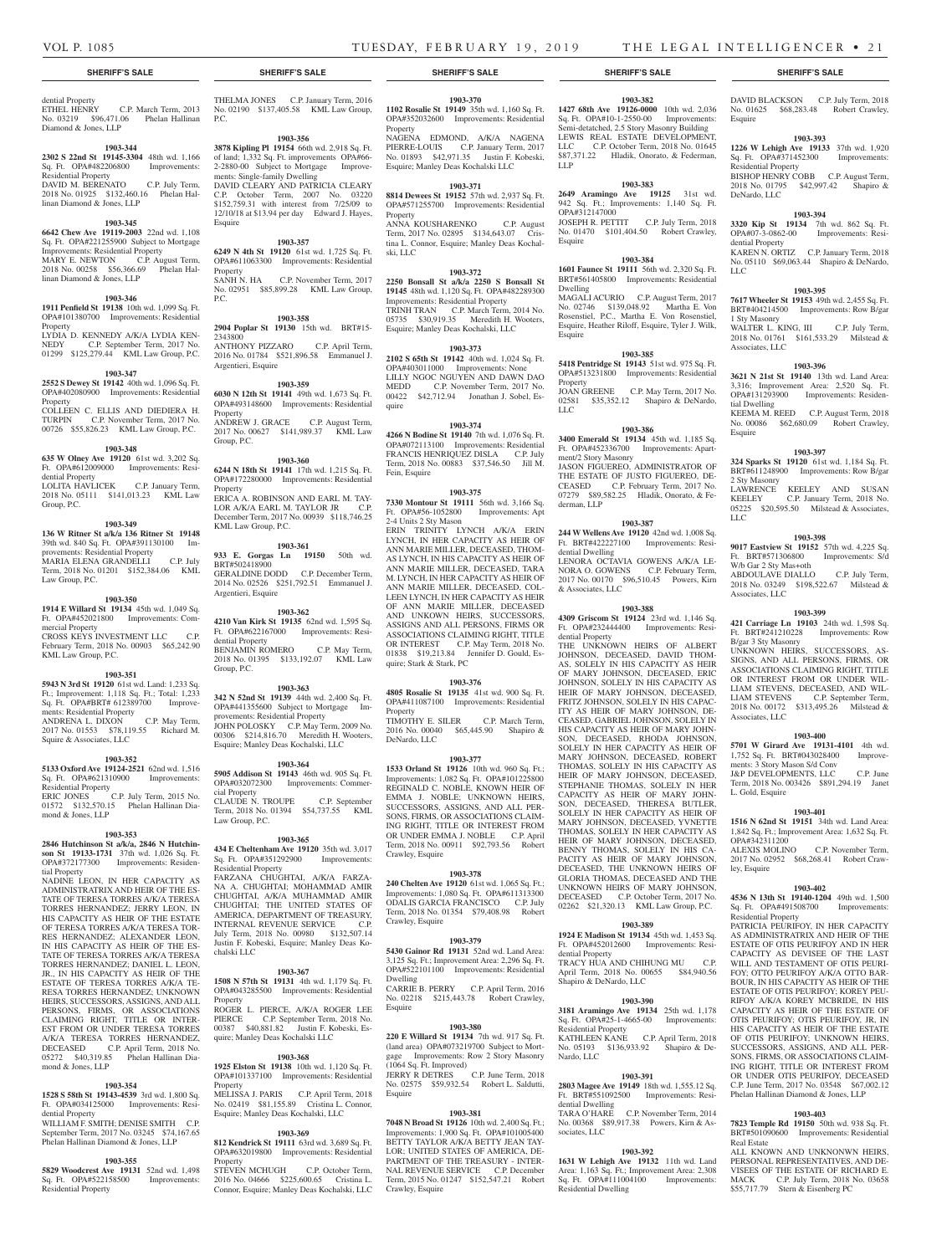#### **1903-404**

**737 Ellsworth St 19147** 2nd wd. 1,380 Sq. Ft. OPA#021181100 Improvements: Row 2 Story Masonry PATRICIA PORTER C.P. April Term, 2018 No. 001347 \$176,227.53 Janet L. Gold, Esquire

### **1903-405**

**428 Tyson Ave 19111** 35th wd. 2,083 Sq. Ft. OPA#353164900 Improvements: Semi Detached 2 Story Masonry JOB MIXSON AND DEENA R. MIX-SON C.P. January Term, 2018 No. 00057 \$195,239.22 Hladik, Onorato, & Federman, LLP

### **1903-406**

**5118 Hazel Ave 19143** 46th wd. OPA#462028300 Improvements: Residential Property

UNKNOWN HEIRS, SUCCESSORS, AS-SIGNS, AND ALL PERSONS, FIRMS, OR ASSOCIATIONS CLAIMING RIGHT, TITLE OR INTEREST FROM OR UNDER LUCILLE DAVIS, DECEASED, CHESTER DAVIS IN HIS CAPACITY AS ADMINISTRATOR OF THE ESTATE OF LUCILLE DAVIS, CHRIS-TOPHER DAVIS IN HIS CAPACITY AS HEIR OF LUCILLE DAVIS, DECEASED, DOROTHY DAVIS INDIVIDUALLY AND IN HER CAPACITY AS HEIR OF LUCILLE DA-VIS, DECEASED, GEORGE DAVIS IN HIS CAPACITY AS ADMINISTRATOR OF THE ESTATE OF LUCILLE DAVIS, GREGORY DAVIS IN HIS CAPACITY AS ADMINIS-TRATOR OF THE ESTATE OF LUCILLE DAVIS, JEANETTE L. DAVIS IN HER CA-PACITY AS HEIR OF LUCILLE DAVIS, DE-CEASED AND RICHARD W. DAVIS IN HIS CAPACITY AS ADMINISTRATOR OF THE ESTATE OF LUCILLE DAVIS C.P. October Term, 2015 No. 03297 \$199,198.86 KML Law Group, P.C.

#### **1903-407**

**1226 Atwood Rd 19151** 34th wd. 1,331 Sq. Ft.; Improvements: 1,256 Sq. Ft. OPA#344340200 RAFHIA R. FOSTER C.P. July Term, 2018 No. 03534 \$109,636.81 Robert Crawley, Esquire

#### **1903-408**

**1511 E Walnut Ln 19138** 10th wd. Beginning Point: On the Northwest side of Walnut Lane, (sixty feet wide) at the distance of ninety eight feet ten inches Northeastward from the Northeast side of Hollis Street OPA#102156000 Improvements: Row B/gar 2 Sty Masonry JACQUELINE T. TAYLOR C.P. February Term, 2018 No. 01148 \$37,108.17 Patrick J. Wesner, Esquire

#### **1903-409**

**1552 N Wanamaker St 19131** 4th wd. 1,031 Sq. Ft. BRT#043304400 Improvements: Residential Real Estate GLORIA WILLIAMS A/K/A GLORIA WILLIAMS-SUMMERS A/K/A GLORIA SUMMERS AND THE KNOWN AND UN-KNOWN HEIRS TO THE ESTATE OF LEA-NORA WILLIAMS A/K/A LEONORA WIL-LIAMS A/K/A LEANORA A. WILLIAMS C.P. May Term, 2018 No. 00298 \$49,432.73 Stern & Eisenberg PC

#### **1903-410**

**6712 Blakemore St 19119** 22nd wd. 1,365 Sq. Ft. OPA#222238900 Improvements: Residential Property

TERI L. FOSTER, KNOWN HEIR OF EU-GENE D. FOSTER, DECEASED AND UN-KNOWN HEIRS, SUCCESSORS, ASSIGNS, AND ALL PERSONS, FIRMS, OR ASSO-CIATIONS CLAIMING RIGHT, TITLE OR INTEREST FROM OR UNDER EUGENE D. FOSTER, DECEASED C.P. January Term, 2018 No. 04409 \$115,326.39 Shapiro & DeNardo, LLC

#### **1903-411**

**2142 Brighton St 19149** 35th wd. 1,801 Sq. Ft. BRT#542093500 Improvements: Residential Dwelling

LESIA A. RICHMAN C.P. September Term, 2016 No. 02131 \$113,627.12 Martha E. Von Rosenstiel, P.C., Martha E. Von Rosenstiel, Esquire, Heather Riloff, Esquire, Tyler J. Wilk, Esquire

# **1903-412**

**278 E Queen Ln 19138** 12th wd. 1,362 Sq. Ft. BRT#121125100 Improvements: Residential Real Estate ANY AND ALL KNOWN AND UNKNOWN

HEIRS, EXECUTORS, ADMINISTRATORS AND DEVISEES OF THE ESTATE OF EL-DORA HUMBERT, DECEASED C.P. August Term, 2018 No. 2962 \$27,582.23 Stern & Eisenberg PC

#### **1903-413**

**628 Catharine St 19147** 2nd wd. OPA#02-<br>2-0533-10 Improvements: Single Family Improvements: Single Family Residential JOSEPH P. CAPOCCI C.P. December Term,

2017 No. 00305 \$461,015.27 Hladik, Onorato, & Federman, LLP

**1903-414 5307 N 12th St 19141** 49th wd. 2,105 Sq. Ft.

BRT#493115500 Improvements: Residential Dwelling FLOYD WILLIAMS C.P. August Term, 2018 No. 01122 \$146,394.91 Martha E. Von Rosenstiel, P.C., Martha E. Von Rosenstiel, Esquire, Heather Riloff, Esquire, Tyler J. Wilk, Esquire

#### **1903-415**

**5946 Cedar Ave 19143** 3rd wd. 1,755 Sq. Ft. BRT#032144800 Improvements: Residential Dwelling MALIKA JONES C.P. October Term, 2016

#### No. 04325 \$149,579.12 Martha E. Von Rosenstiel, P.C., Martha E. Von Rosenstiel, Esquire, Heather Riloff, Esquire, Tyler J. Wilk, Esquire

#### **1903-416**

**3318 Tilden St 19129** 38th wd. 16'x86'6" or 1,384 Sq. Ft. (lot); 936 Sq. Ft. (improvement area) OPA#382129600 Subject to Mortgage Improvements: Unknown

THE ESTATE OF BERDINE WHEDON A/K/A BERDINE WHEDON-SMITH BY AND THROUGH HUGH SMITH, EXECU-<br>TOR C.P. July Term. 2017 No. 03032 C.P. July Term, 2017 No. 03032 \$187,603.91 Don S. Ginsburg/Daniel H. Assaraf, The Ginsburg Law Firm

#### **1903-417**

**1339 Weaver St, a/k/a E Weaver St 19150**  50th wd. 1,296 Sq. Ft. OPA#502320500 Improvements: Residential Property JERRY L. WASHINGTON, A/K/A JERRY WASHINGTON C.P. January Term, 2018 No. 02944 \$102,433.72 Justin F. Kobeski, Esquire; Manley Deas Kochalski LLC

#### **1903-418**

**5839 Cobbs Creek Pkwy 19143-3035**  3rd wd. (formerly 46th wd.) 1,664 Sq. Ft. OPA#033152300 Improvements: Residential Property<br>JACQUELINE F. CAPERS JACQUELINE F. CAPERS C.P. August Term, 2018 No. 01137 \$50,458.50 Phelan Hallinan Diamond & Jones, LLP

#### **1903-419**

**3718 Conshohocken Ave, a/k/a 3718 Conshohocken State 19131-2823** 52nd wd. 2,074 Sq. Ft. OPA#521440000 Improvements: Residential Property JAMES J. ZERGANI; MOJGAN RIAHI-FARD ZERGANI A/K/A MOJGAN R. ZER-GANI C.P. March Term, 2017 No. 02367 \$140,818.97 Phelan Hallinan Diamond & Jones, LLP

#### **1903-420**

**5852 Stockton Rd 19138-1902** 59th wd. 1,210 Sq. Ft. OPA#591221000 Improvements: Residential Property SAMAK BEAMON; WILLIAM J. BEAMON A/K/A WILLIAM BEAMON C.P. June Term, 2018 No. 00746 \$45,996.51 Phelan Hallinan Diamond & Jones, LLP

#### **1903-421**

**3322 North Lee St 19134-1614** 7th wd. 1,065 Sq. Ft. OPA#073015700 Subject to Mortgage Improvements: Residential Property NICOLAS R. ARCE C.P. April Term, 2018 No. 03537 \$48,571.05 Phelan Hallinan Diamond & Jones, LLP

#### **1903-422**

**716 Byberry Rd 19116-2112** 58th wd. 2,604 Sq. Ft. OPA#582360900 Improvements: Residential Property DANIEL VILLAFANE; ELIKA L. VILLA-FANE C.P. August Term, 2017 No. 00908 \$187,605.49 Phelan Hallinan Diamond & Jones, LLP

**1903-423 6031 Bingham St 19111** 35th wd. 1,920 Sq. Ft. OPA#352313710 Home W/gar, 2 Story Masonry<br>ANTONETTE MAISONET C.P. July Term. ANTONETTE MAISONET 2018 No. 02760 \$148,270.78 Hladik, Onorato & Federman, LLP

#### **1903-424**

**120 W Sharpnack St 19119** 22nd wd. 1,997 Sq. Ft. OPA#223037300 Improvements: Residential Property COLIN BOLLERS, JOHAN BOLLERS AND SHAMANE J. CAVE A/K/A SHAMANE CAVE C.P. August Term, 2017 No. 02887 \$222,403.03 KML Law Group, P.C.

#### **1903-425**

**9164 Old Newtown Rd 19115-4937** 56th wd. 2,300 Sq. Ft. OPA#562441820 ments: Residential Property MYRA ESTERMAN; BARRY ESTERMAN; JACQUELINE MILLER C.P. August Term, 2014 No. 01177 \$356,990.18 Phelan Hallinan Diamond & Jones, LLP

#### **1903-426 5402 W Berks St 19131** 52nd wd. 1,662 Sq.

Ft. OPA#522038400 Improvements: Residential Property ERNEST T. LIGONS, AS ADMINISTRA-TOR OF THE ESTATE OF CHRISTINE M. LIGONS A/K/A CHRISTINE LIGONS, DE-CEASED C.P. December Term, 2017 No. 01245 \$122,842.13 KML Law Group, P.C.

**1903-427 3147 Agate St 19134** 25th wd. 694 Sq. Ft. OPA#252335800 Improvements: Residential Property

MARKEYES ANDERSON C.P. February Term, 2018 No. 01811 \$48,328.27 KML Law Group, P.C.

#### **1903-428 5413 Gainor Rd 19131-1329** 52nd wd. 2,296

Sq. Ft. OPA#522105800 Improvements: Residential Property JACQUELINE BENTLEY C.P. October Term, 2017 No. 00597 \$157,757.55 Phelan Hallinan Diamond & Jones, LLP

#### **1903-429**

**8000 Moro St 19136-2618** 64th wd. (formerly 56th wd.) 1,010 Sq. Ft. OPA#642049500 Improvements: Residential Property JOHN J. ROGERS C.P. August Term, 2017 No. 00389 \$105,915.44 Phelan Hallinan Diamond & Jones, LLP

#### **1903-430**

**3911 Palmetto St 19124** 33rd wd. 945 Sq. Ft. OPA#332196100 Improvements: Residential Property ZELIN THOMPSON C.P. May Term, 2018 No. 01394 \$44,462.72 KML Law Group, P.C.

#### **1903-431**

**443 W Roosevelt Blvd a/k/a 443 Roosevelt Blvd 19120** 42nd wd. 854 Sq. Ft. OPA#422112100 Improvements: Residential Property JAN CLAYTON SOLELY IN HER CAPAC-ITY AS HEIR OF RUBY CLAYTON DE-CEASED, TASSNEE JONES SOLELY IN HER CAPACITY AS HEIR OF RUBY CLAY-TON, DECEASED, DELORES MELENDEZ,

SOLELY IN HER CAPACITY AS HEIR OF RUBY CLAYTON DECEASED, THE UN-KNOWN HEIRS OF RUBY CLAYTON DE-CEASED AND GISELLE SIZER SOLELY IN HER CAPACITY AS HEIR OF RUBY CLAY-TON DECEASED C.P. January Term, 2018 No. 01383 \$13,402.17 KML Law Group, P.C.

#### **1903-432**

**5762 Haddington St a/k/a 5762 Haddington Ln 19131** 4th wd. 1,252 Sq. Ft. OPA#043225000 Improvements: Residential Property C.P. June Term, 2018 No.

03168 \$76,194.74 Shapiro & DeNardo,

## **1903-434**

LLC

**1356 Unity St 19124** 23rd wd. 1,775 Sq. Ft. OPA#234038730 Improvements: Residential Property

JAMES J. MCDADE, III C.P. February Term, 2017 No. 02393 \$50,680.55 Shapiro & DeNardo, LLC

#### **1903-435**

**3145 Tulip St 19134** 25th wd. 772 Sq. Ft. OPA#252362200 Improvements: Residential Property JOHN KEATOR-JONES C.P. February Term, 2018 No. 00359 \$62,235.91 KML Law Group, P.C.

#### **1903-436**

**925 Granite St. 19124-1730** 35th wd. 1104 Sq. Ft. OPA#351141200 Improvements: Residential Property **JEAN MARY GEORGES-MILORD** C.P February Term, 2015 No. 00207 \$77,319.12

# Phelan Hallinan Diamond & Jones, LLP **1903-437**

**606 Anchor St 19120** 35th wd. 1,269 Sq. Ft. OPA#351264100 Improvements: Residential Property QIAN LI C.P. April Term, 2018 No. 04627 \$63,783.74 Shapiro & DeNardo, LLC

# **1903-438**

**7901 Ditman St 19136** 65th wd. 1,606 Sq. Ft. OPA#651249000 Improvements: Residential Property ANTHONY VENNERI C.P. January Term, 2018 No. 03133 \$186,613.08 Shapiro & DeNardo, LLC

#### **1903-439**

**5839 N 3rd St 19120** 61st wd. 1,294 Sq. Ft. OPA#612387100 Improvements: Residential Property SONYA Y. WINTERS AND ERIC WINTERS C.P. April Term, 2017 No. 02169 \$90,453.55 Shapiro & DeNardo, LLC

#### **SHERIFF'S SALE SHERIFF'S SALE SHERIFF'S SALE SHERIFF'S SALE SHERIFF'S SALE**

**1903-452 316 W Seymour St 19144** 59th wd. SEMI-DET 3 STY STONE; 6,525 Sq. Ft. BRT#133072600 Improvements: Residential

STANLEY K. BENEDICT C.P. December Term, 2017 No. 0152 \$6,278.98 McCabe,

**1903-453 21 Good St 19119** 22nd wd. DET 2.5 STY FRAME; 2,420 Sq. Ft. BRT#223051100 Im-

LOVELL CRAWFORD C.P. August Term, 2017 No. 01347 \$4,460.00 McCabe, Weis-

**1903-454 619 W Moyamensing Ave 19148** 39th wd. ROW 2 STY MASONRY; 880 Sq. Ft. BRT#393083200 Improvements: Residential

No. 0149 \$3,925.25 McCabe, Weisberg &

**1903-455 2228 S. 13th St 19148** 39th wd. ROW 2 STY MASONRY; 1,120 Sq. Ft. BRT#394437500 Improvements: Residential Dwelling<br>KHOA D. DU C.P. December Term, 2017 KHOA D. DU C.P. December Term, 2017 No. 0148 \$7,373.28 McCabe, Weisberg &

**1903-456 1612 S. 15th St 19145** 36th wd. ROW CONV/APT 3 STY MASON; 1,088 Sq. Ft. BRT#365060000 Improvements: Residential

No. 0173 \$7,220.84 McCabe, Weisberg &

**1903-457 2602 S. 10th St 19148** 39th wd. ROW 2 STY MASONRY; 742 Sq. Ft. BRT#393510600 Improvements: Residential Dwelling VICTOR DU C.P. December Term, 2017 No. 0175 \$6,895.03 McCabe, Weisberg &

**1903-458 4231 E. Thompson St 19137** 45th wd. VACANT LAND RESIDE; 1,671 Sq. Ft. BRT#453229800 Subject to Mortgage Im-

ESEMCI 1 LLC C.P. December Term, 2017 No. 0174 \$7,690.59 McCabe, Weisberg &

**1903-459 1820 W. Juniata 19140** 38th wd. 1,081 Sq. Ft. BRT#13-1-3191-00 Improvements: Residen-

LISA R. SPRINGS C.P. January Term, 2016 No. 00263 \$62,926.77 Pressman & Doyle,

**1903-460 6040 Webster St 19143** 3rd wd. 1,638 Sq. Ft. BRT#033034100 Improvements: Residential

ALIYA A. MARTINEZ C.P. October Term, 2017 No. 04122 \$128,820.90 Stern &

**1903-461 3636 Canby Dr 19154** 58th wd. ROW B/ GAR 2 STY MAS+OTH; 1,332 Sq. Ft. BRT#663387600 Improvements: Residential

JEFFREY J. SEIDER AND AMBER M. SE-IDER C.P. January Term, 2018 No. 04415 \$168,260.45 McCabe, Weisberg & Conway,

**1903-462 119 Sigel St 19148** 1st wd. ROW 2 STY MA-SONRY; 1,070 Sq. Ft. BRT#011155700 Improvements: Residential Dwelling

MARGARET T. NEWMAN A/K/A MARGA-RET NEWMAN C.P. January Term, 2018 No. 04960 \$168,829.78 McCabe, Weisberg

**1903-463 546 W Olney Ave 19120** 61st wd. S/D CONV APT 2 STY MASON; 1,728 Sq. Ft. BRT#612008600 Improvements: Residential

REVELLA BOWSER C.P. June Term, 2015 No. 01164 \$83,949.97 McCabe, Weisberg

**1903-464 130-136 N. Bread St 19106** 5th wd. Land: 0 Sq. Ft.; Improvement: 703 Sq. Ft. BRT#888055704 Improvements: Residential

GERARD R. VITEK C.P. July Term, 2018 No. 02215 \$209,777.81 Stern & Eisenberg

**1903-465 231 W Albanus St 19120** 42nd wd. ROW 2 STY MASONRY; 1,120 Sq. Ft.

provements: Residential Dwelling

C.P. December Term, 2017

C.P. December Term, 2017

Dwelling

Weisberg & Conway, LLC

berg & Conway, LLC

Dwelling<br>STEVEN DAI

Conway, LLC

Conway, LLC

Dwelling<br>VICTOR DLL

Conway, LLC

Conway, LLC

Conway, LLC

tial Dwelling

Real Estate

Eisenberg PC

Dwelling

& Conway, LLC

& Conway, LLC

Real Estate

PC

Dwelling

LLC

LLC

provements: Residential Dwelling

**1903-440 2204 Hoffnagle St 19152** 56th wd. 3,050 Sq. Ft. OPA#562109400 Improvements: Residential Property CATHERINE MARY SHAPLEY AND FRED-ERICK SHAPLEY A/K/A FREDRICK SHAP-LEY C.P. September Term, 2016 No. 02619 \$321,651.33 KML Law Group, P.C.

#### **1903-442**

**253 E Upsal St 19119** 22nd wd. 2,730 Sq. Ft. OPA#221094600 Improvements: Residential Property

UNKNOWN HEIRS, SUCCESSORS, AS-SIGNS, AND ALL PERSONS, FIRMS, OR ASSOCIATIONS CLAIMING RIGHT, TITLE, OR INTEREST FROM OR UNDER ANITA D. HANNAH, DECEASED AND KIA EDWARDS, KNOWN HEIR OF ANITA D. HANNAH, DECEASED C.P. September Term, 2018 No. 01616 \$122,674.71 Shapiro & DeNardo, LLC

#### **1903-443**

**3137 Willits Rd 19114** 57th wd. 6,000 Sq. Ft. OPA#57-2-0925-00 Improvements: Residential Property MARC A. WAGNER C.P. June Term, 2015

No. 04010 \$236,942.45 Shapiro & De-Nardo, LLC

#### **1903-444 4930 N Marvine St 19141** 49th wd. 1,932 Sq.

Ft. BRT#491438600 Improvements: Semi/ det 2 Sty Masonry GWENDOLYN JONES C.P. June Term, 2018 No. 03595 \$81,566.41 Milstead & Associates, LLC

#### **1903-445**

**2308 W Cumberland St 19132** 16th wd. 1,671 Sq. Ft. BRT#162285200 Improvements: Row 2 Sty Masonry JANET D. GRISWOLD, DECEASED AND RANDALL T. DRAIN C.P. October Term, 2015 No. 01966 \$41,145.03 Milstead & Associates, LLC

#### **1903-446**

**925 Granite St 19124-1730** 35th wd. 1,104 Sq. Ft. OPA#351141200 Improvements: Residential Property JEAN MARY GEORGES-MILORD C.P. February Term, 2015 No. 00207 \$77,319.12

Phelan Hallinan Diamond & Jones, LLP **1903-447 583 Alcott St 19120** 35th wd. 1,028 Sq. Ft.

OPA#352078300 Improvements: Residential

ANGEL L. GUZMAN AND NATACHA RIOS C.P. February Term, 2015 No. 02312 \$91,221.95 KML Law Group, P.C.

**1903-448 5236 N Fairhill St 19120** 49th wd. 1,383 Sq. Ft. OPA#492102800 Improvements: Resi-

TARA BRYAN SOLELY IN HER CAPACITY AS HEIR OF MARY BRYAN DECEASED, THERESA BRYAN SOLELY IN HER CA-PACITY AS HEIR OF MARY BRYAN DE-CEASED, TIFFANY BRYAN SOLELY IN HER CAPACITY AS HEIR OF MARY BRY-AN DECEASED, TYSHAN BRYAN SOLELY IN HIS CAPACITY AS HEIR OF MARY BRYAN DECEASED, ANTHONY MANS-FIELD SOLELY IN HIS CAPACITY AS HEIR OF MARY BRYAN DECEASED, ANTUAN MANSFIELD SOLELY IN HIS CAPACITY AS HEIR OF MARY BRYAN DECEASED, THE UNKNOWN HEIRS OF MARY BRY-AN DECEASED AND DAVID THORNTON SOLELY IN HIS CAPACITY AS HEIR OF MARY BRYAN DECEASED C.P. February Term, 2018 No. 01490 \$21,389.04 KML

**1903-449 137 W 65th Ave 19120-1026** 61st wd. (formerly 50th wd.) 1,328 Sq. Ft. OPA#611395600 Improvements: Residential Property ANTHONY WIMMS, SR C.P. June Term, 2018 No. 00017 \$118,585.72 Phelan Hal-

**1903-450 1420 Locust St, Unit #R1B3 19102** 8th wd. COM CONDO 1 STY MASONRY; 3,608 Sq. Ft. BRT#888080896 Subject to Mortgage Subject to Rent Improvements: Commercial

1420 LOCUST LLC C.P. January Term, 2018 No. 0645 \$5,278.13 McCabe, Weis-

**1903-451 6215 N 13th St 19141** 49th wd. S/D CONV APT 2 STY MASON; 3,024 Sq. Ft. BRT#493207400 Subject to Mortgage Improvements: Residential Dwelling

STANLEY BENEDICT C.P. December Term, 2017 No. 0151 \$6,514.00 McCabe,

Property

dential Property

Law Group, P.C.

Property

berg & Conway, LLC

Weisberg & Conway, LLC

linan Diamond & Jones, LLP